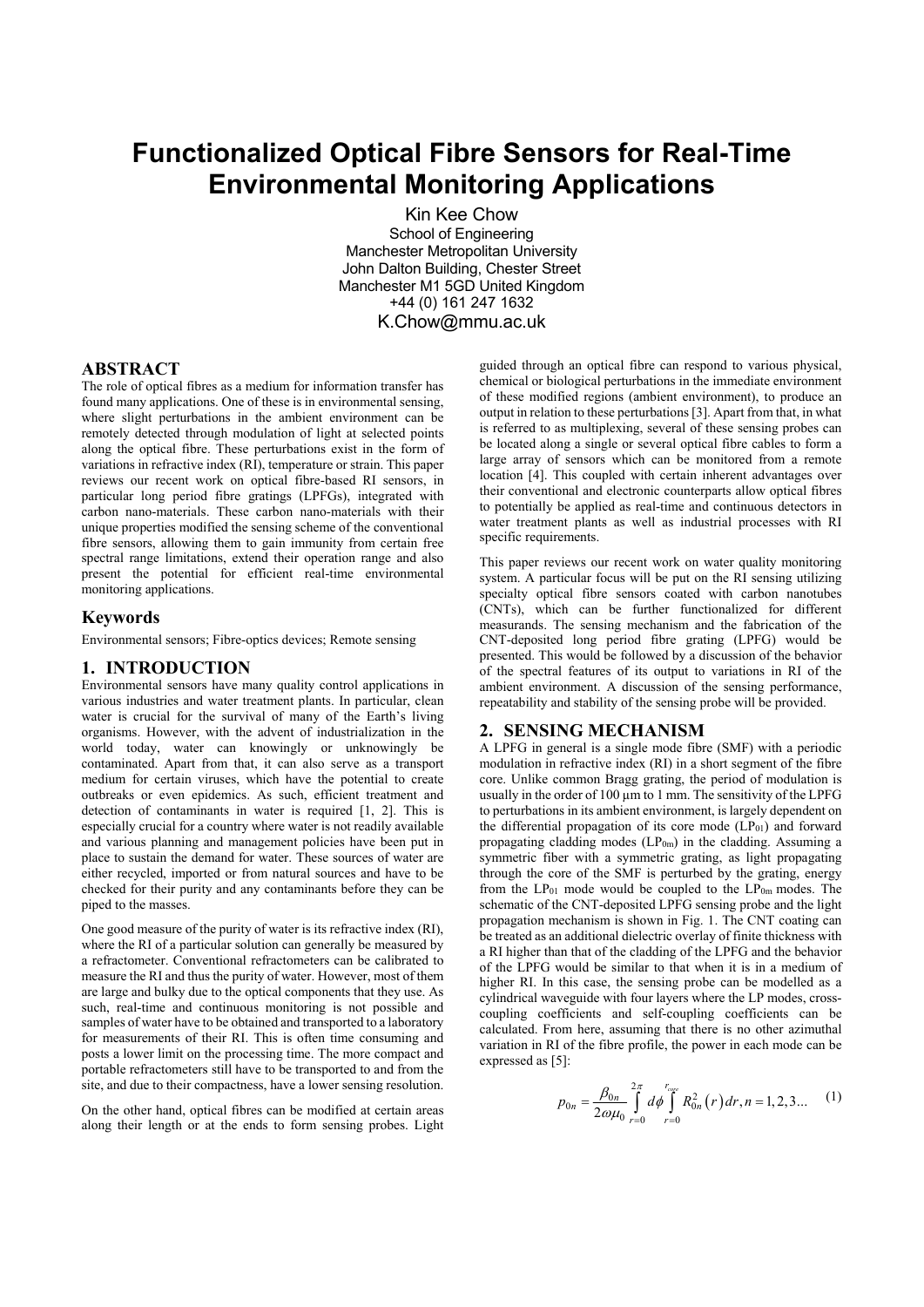$$
\omega = k_0 c \tag{2}
$$

$$
k_0 = \frac{2\pi}{\lambda} \tag{3}
$$

where  $\beta_{0n}$  is the propagation constant of the  $n^{th}$  LP mode,  $\mu_0$  is the permeability of free space,  $r_{core}$  is the radius of the fibre core,  $\phi$  is the azimuthal angle and  $R(r)$  is the radial variation of the modal field. *c* is a constant defined as the speed of light in vacuum and  $\lambda$  is the free space wavelength. From Fig. 1, at the cladding-CNT interface, a portion of the power in the cladding modes (dashed arrow) would be multiply reflected and transmitted (dotted arrows) [6]. From here, a variation in the magnitude of the attenuation bands in the output spectrum of the CNT-deposited LPFG would be expected as the RI of the ambient environment varied, where sensing capabilities can be obtained.



**Fig. 1 Schematic of light propagation mechanism of a CNT-deposited LPFG for sensing applications.** 

# **3. FABRICATION OF SPECIALTY FIBRE SENSORS**

In order to prepare the LPFG, the amplitude mask technique using an excimer laser (Lambda Physik) was used to inscribe the long period grating into the core of a SMF. To increase its photosensitivity, the SMF was hydrogen loaded for 10 days before the grating inscription. As shown in Fig. 2, an amplitude mask was placed at a pre-calibrated distance from the hydrogen loaded optical fibre and a Krypton Fluoride (KrF) laser with a laser output wavelength of 248 nm was scanned normally across the amplitude



**Fig. 1 Schematic of the grating inscription process.** 

mask. The laser beam was diffracted into several beams by the amplitude mask and the constructive and destructive interference of these beams on the fibre core resulted in the formation of a periodic RI pattern in the fibre core [7].

The spray coating method is then applied for CNT deposition onto the fabricated LPFG, which is one of the simplest methods of depositing nano-material overlay over a substrate [8-10]. The setup for depositing the carbon nanomaterials over an optical fibre sensing probe (LPFG) is shown in Fig. 3. The fabricated LPFG, connected in a transmissive configuration, is connected at one end to a white light source and an optical spectrum analyser (OSA) at the other end. The purpose of the light source and OSA is to monitor any variations in the observable spectral features throughout the deposition process and also to ensure that these spectral features are observable throughout the deposition process, as these spectral features would serve as crucial reference points during the RI sensing process.

The LPFG was held straight over a silicon or glass substrate the purpose of which was to characterize the thickness of the deposited carbon nanomaterial. A spray gun (Harder and Steenbeck, Evolution Two in One) was connected to a nitrogen gas supply, and the pressure of the gas flowing into the spray gun was set at 5 Psi. A small volume of carbon nanomaterial solution was transferred into the solution cup connected to the spray gun. The nozzle of the spray gun was then aligned directly over the sensing probe. To deposit the carbon nanomaterials, a valve would be released and nitrogen gas would be pumped into the spray gun and disperse the carbon nanomaterials over the sensing probe via the nozzle. The spray gun was moved in a horizontal direction along the length of the sensing probe to ensure that the entire sensing probe was coated with the carbon nanomaterials. The fibre was rotated after each spray to ensure that the carbon nanomaterials were evenly deposited on the entire surface of the sensing probe.

One important point to note about this method is that although the various parameters like gas pressure and spray duration can be controlled to give a homogeneous deposited layer, it is very difficult to ensure that the homogeneity extends over the entire surface. Hence the thickness of the deposited carbon nanomaterial has to be measured by simultaneously spraying a silicon or glass wafer and estimating the thickness from the scanning electron microscope image of the wafer.



**Fig. 3 Schematic of the setup for spray coating of carbon nanomaterials over an optical fibre sensing probe (LPFG).** 

The optical microscope images focusing on the LPFG region before and after deposition of the CNTs are shown in Fig. 4. Note that the CNTs were evenly deposited over the entire surface of the LPFG.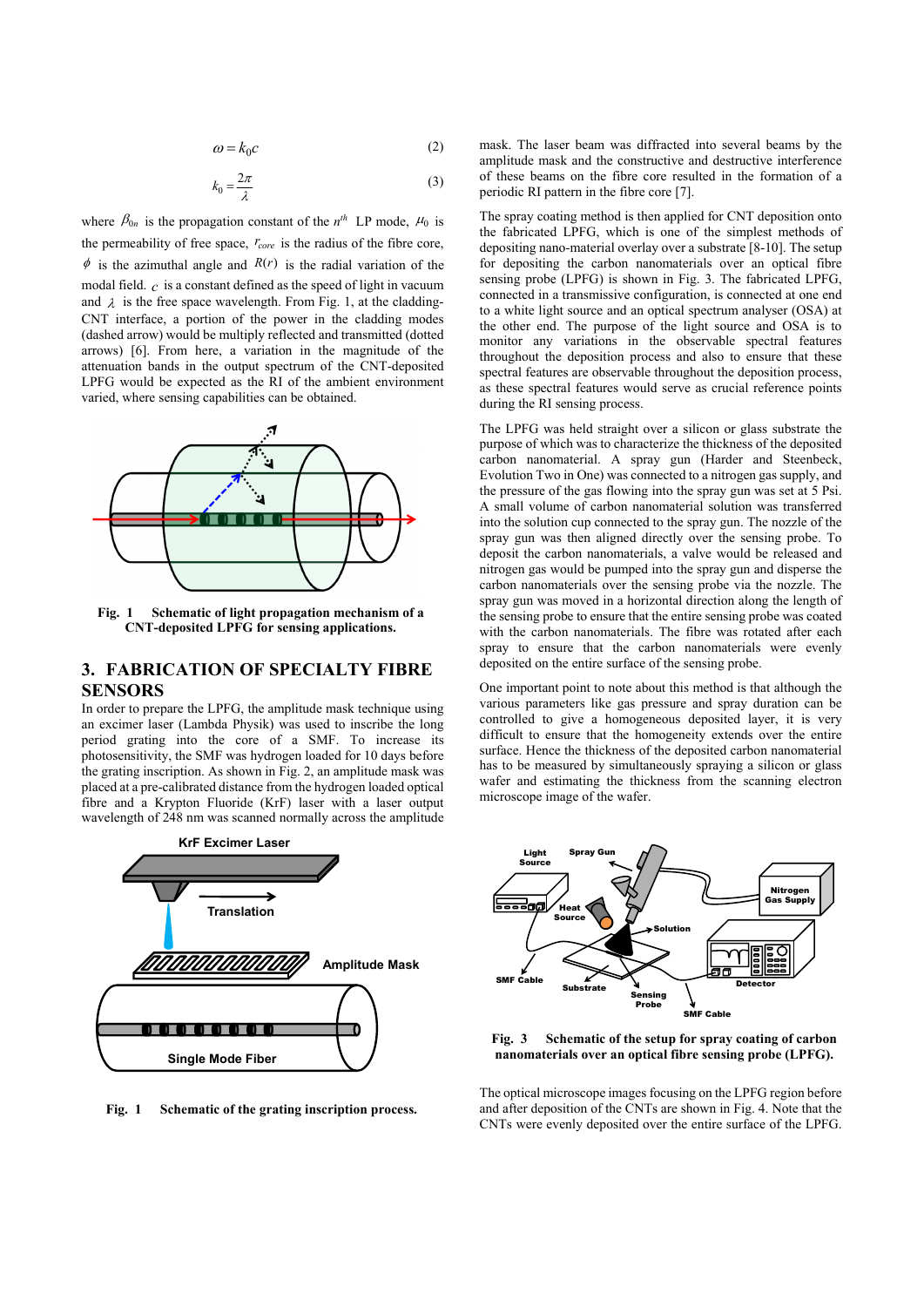From here the thickness of the CNT coating was estimated to be approximately a few micrometers. Fig. 5 shows the output transmission spectrum of the CNT-deposited LPFG. The output spectrum before and after deposition remained relatively the same with only a decrease in magnitude of the attenuation band at a wavelength of 1463.2 nm after deposition. This can be explained by treating the CNT-deposited LPFG as a LPFG surrounded by a medium with a higher RI as described in the previous section. The high RI of CNT resulted in the coupling of energy from the core modes to the radiation modes resulting in a variation in the magnitude of the intensity of the attenuation band.



**Fig. 4 Optical microscope image of the LPFG (a) before and (b) after deposition of CNTs.** 



**Fig. 5 Output transmission spectrum of the CNTdeposited LPFG.** 

# **4. SENSING PERFORMANCE AND RESULTS**

The CNT-deposited LPFG was connected to a white light source and an OSA in the transmissive configuration. The RI characterization procedure was carried out with the sensing element immersed in different RI solution. The behavior of the CNTdeposited LPFG to variations in RI of the ambient environment is shown in Fig 6. The behavior to the range RIs shown in the figure was obtained continuously with no need for any reference points to be taken. From the figure, it can be seen that there were clear and distinct variations in the magnitude of the intensity of the attenuation band at 1463.2 nm. The slight ripple-like fluctuations in the attenuation band can be attributed to the light source and can be overcome by using a more stable light source. As can be seen,

the magnitude of the intensity of the attenuation band decreased as the RI of the ambient environment increased.



**Fig. 6 Behavior of the attenuation band at 1463.2 nm to variations in RI of the ambient environment.** 

The variation in wavelength in relation to variations in RI of the ambient environment is shown in Fig. 7. The wavelength remained relatively constant, deviating within the wavelength range of 1460.80-1463.2 nm as the RI of the ambient environment varied. This deviation was insufficient to draw any conclusions on the encoding of RI variations of the ambient environment in the wavelength. The slight fluctuations observed can be attributed to errors from the detector and also the strain on the LPFG caused by minor differences in the volume of each test solution used. It can be seen that there is little wavelength dependence of the attenuation band with RI of the ambient environment implying that the variation in RI of the ambient environment can be solely encoded by the intensity variations of the attenuation band.



**Fig. 7 Variation in wavelength of the attenuation band at 1463.2 nm to variations in RI of the ambient environment.** 

In order to further test the repeatability of the sensor, a second RI characterization trial was carried out. The variations in intensity of the attenuation band of both trials (diamonds for the first trial, circles for the second trial) were normalized and are shown in Fig. 8. As can be seen, the change in intensity for both trials increased as the RI of the ambient environment increased. A single fitting line was plotted through the experimental data from both trials and it